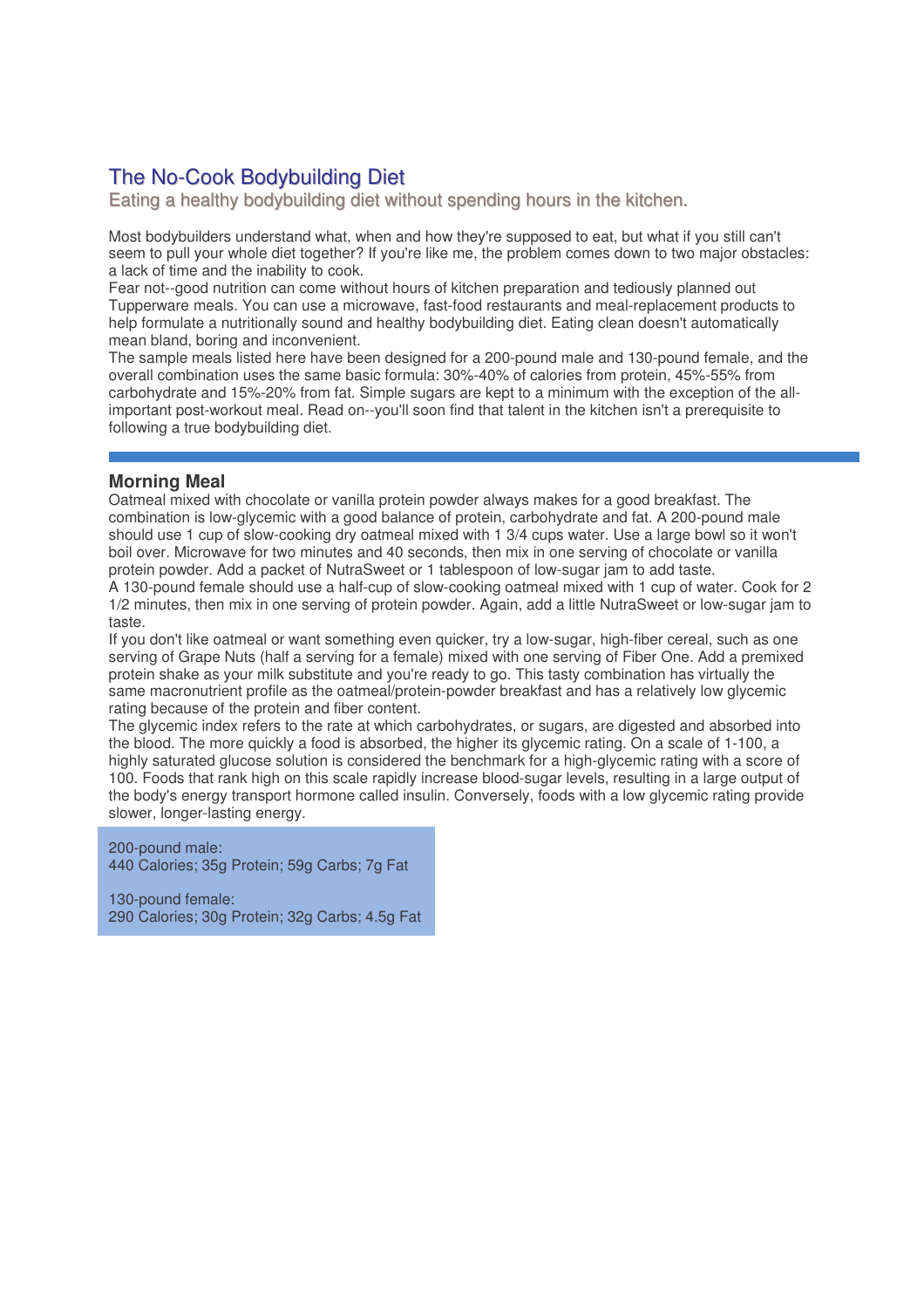#### **Morning Snack**

Get your next meal in about 2 1/2 to 3 hours after breakfast, generally in the form of a meal-replacement shake or bar. If you choose a shake, select one that has a 1:1 protein-to-carbohydrate ratio or is slightly lower in carbs than protein. Or, you may find the new high-protein/low-carbohydrate bars to be a little more tasty and satisfying. One whole-food meal option could be two servings of nonfat or 1%-fat cottage cheese and an apple. Of course, the apple could be substituted with peaches, plums, tomatoes, or virtually any green or yellow fibrous vegetable.

You want to keep a steady flow of amino acids going to the muscles at this point. While most glycogen replacement is completed in the 2-3 hours after training, protein needs to be steadily funneled in throughout the day.

Meal-replacement shake

 Calories; 37g Protein; 24g Carbs; 2g Fat **Bar**  Calories; 30g Protein; 15g Carbs; 6g Fat servings cottage cheese with fruit or vegetables Calories;29g Protein; 29g Carbs; 2.5g Fat

### **Midday Meal**

About 2 1/2 hours later, it's time for some real food. The content of this meal depends on your personal preference and your location at the time, but a sandwich is my ideal choice.

Bread is almost always frowned upon when it comes to bodybuilding nutrition. Many bread products are processed carbohydrates with a very high glycemic rating, but there are exceptions. Rye, pumpernickel and pita bread all have moderate- to low-glycemic ratings. Factor in the protein source used in your sandwich (tuna, turkey, chicken) that will lower the glycemic rating, and you have a healthy, relatively lowglycemic meal.

Tuna mixed with nonfat or low-fat mayonnaise on a small pita bread is a fantastic meal, whether you're on the go or at the table. Adding salsa and/or hot peppers gives this sandwich a little zing.

If you don't have time to make a sandwich, a fast-food alternative is as simple as picking up a grilledchicken sandwich or two. A 200-pound male should get a sandwich with the amount of chicken breast of two sandwiches. A 130-pound female should eat just one sandwich. Of course, order the sandwiches without mayonnaise, cheese or oil-based dressing, but you can add a small amount of barbecue sauce or ketchup for more taste.

200-pound male 6 oz. tuna on pita bread: 374.5 Calories; 45.5g Protein; 38g Carbs; 4.5g Fat 130-pound female 3 oz. tuna on 1/2 pita bread 186 Calories; 22g Protein; 20g Carbs; 2g Fat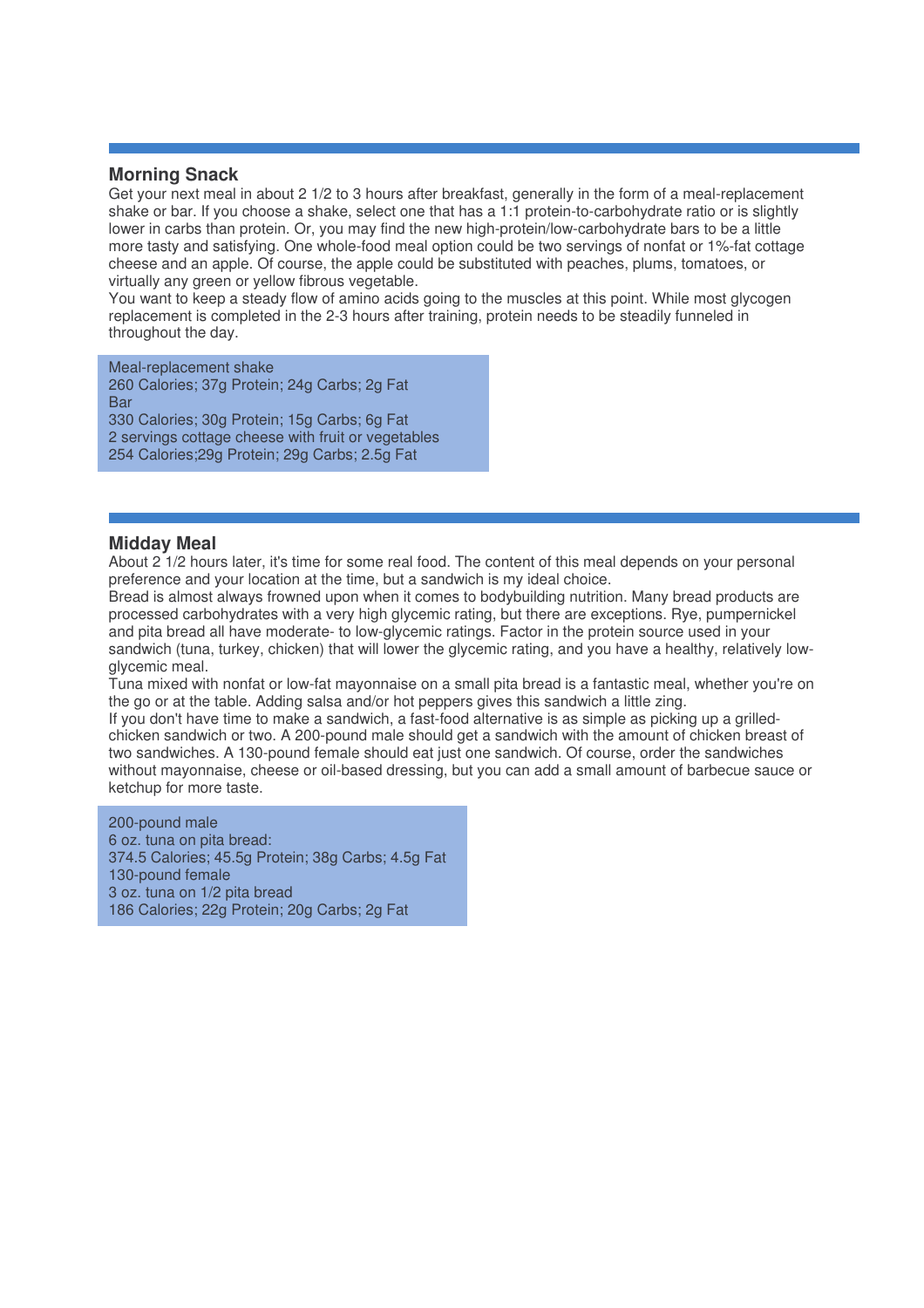#### **Midafternoon Snack**

Some 2 1/2-3 hours later is the last meal you'll eat before your training session. Not only does it need to be convenient, but your body should have little difficulty digesting it. If you guessed this would be the ideal time for a meal-replacement shake, you're right. If the thought of a shake doesn't excite you, a nonfat, nosugar-added yogurt mixed with one serving of protein powder will do just fine.

Meal-replacement shake Calories; 37g Protein; 24g Carbs; 2g Fat oz. nonfat yogurt mixed with protein powder Calories; 34g Protein; 21g Carbs; 2g Fat

#### **Post-Workout Meal No. 1**

Right after you finish your training session, it's time for the two meals that will most influence your bodybuilding progress. The 2-3 hours following your workout are most commonly referred to as the postworkout window of opportunity. This is a period when your muscles are very receptive to storing glycogen (carbohydrates) and absorbing amino acids (proteins). If you use this 2-3-hour period wisely, you'll not only have more energy for your next workout but you'll also fulfill one of the most critical elements involved in adding lean mass--proper post-exercise nutrition.

A 200-pound male should try to consume 80-100 grams of high-glycemic carbs and 25-40 grams of protein in his first meal after his workout. A 130-pound female should consume roughly 50 grams of highglycemic carbohydrates and 15-20 grams of protein. **Premade post-workout bars and drinks** fulfill these requirements nicely, if not perfectly. This is also the ideal time to take **supplements** like creatine monohydrate and L-glutamine simply because the absorption rate will be much greater. The correct timing is definitely post-workout.

**200-pound male** high-protein/high-carb sports drink and one meal-replacement sports bar Calories; 26g Protein; 87g Carbs; 5g Fat **130-pound female** meal-replacement sports bar Calories; 16g Protein; 50g Carbs; 5g Fat